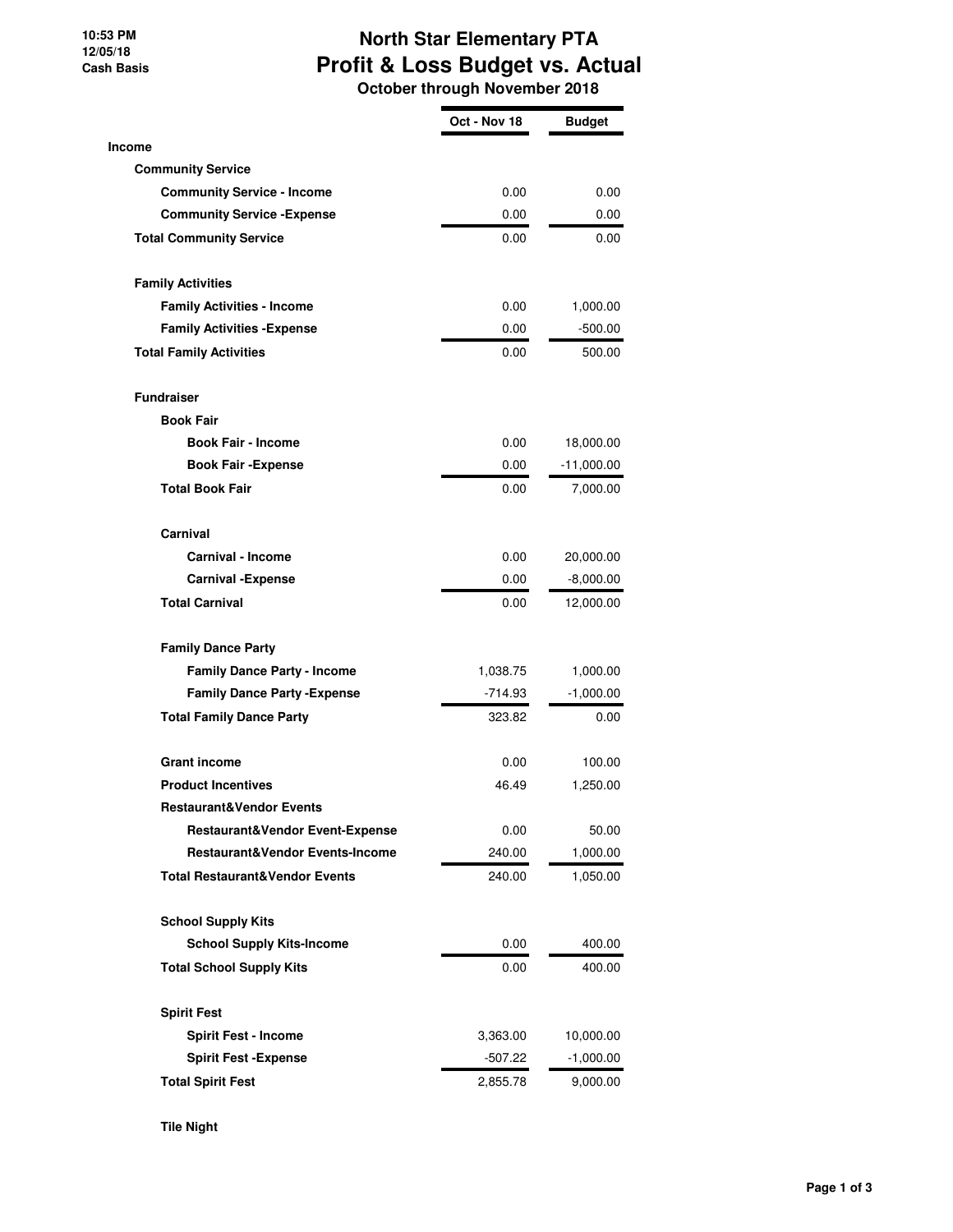## **North Star Elementary PTA Profit & Loss Budget vs. Actual October through November 2018**

|                                     | Oct - Nov 18 | <b>Budget</b> |
|-------------------------------------|--------------|---------------|
| <b>Tile Night - Expense</b>         | $-124.77$    | $-2,000.00$   |
| Tile Night - Income                 | 710.00       | 3,000.00      |
| <b>Total Tile Night</b>             | 585.23       | 1,000.00      |
| <b>Total Fundraiser</b>             | 4,051.32     | 31,800.00     |
| <b>Interest Income</b>              | 0.00         | 0.00          |
| Membership                          |              |               |
| Membership - Income                 | 355.00       | 1,000.00      |
| <b>Membership - Expense</b>         | -709.75      | $-710.00$     |
| <b>Total Membership</b>             | $-354.75$    | 290.00        |
| <b>PTA Donations</b>                | 0.00         | 100.00        |
| <b>Spirit Wear</b>                  |              |               |
| <b>Spirit Wear - Income</b>         | 283.00       | 7,750.00      |
| <b>Spirit Wear - Expense</b>        | $-2,590.00$  | $-4,000.00$   |
| <b>Total Spirit Wear</b>            | $-2,307.00$  | 3,750.00      |
| <b>Staff Appreciation</b>           |              |               |
| <b>Staff Appreciation - Income</b>  | 0.00         | 900.00        |
| <b>Staff Appreciation - Expense</b> | -44.44       | $-1,755.00$   |
| <b>Total Staff Appreciation</b>     | -44.44       | $-855.00$     |
| Yearbook                            |              |               |
| Yearbook - Income                   | 0.00         | 8,000.00      |
| <b>Yearbook -Expense</b>            | 0.00         | $-7,000.00$   |
| <b>Total Yearbook</b>               | 0.00         | 1,000.00      |
| <b>Total Income</b>                 | 1,345.13     | 36,585.00     |
| <b>Expense</b>                      |              |               |
| <b>Academic Competition</b>         |              |               |
| <b>Math Olympiad</b>                | 109.00       |               |
| <b>National Geography Bee</b>       | 0.00         | 145.00        |
| <b>Science Olympiad</b>             | 0.00         | 0.00          |
| <b>Spelling Bee</b>                 | 0.00         | 185.00        |
| <b>Total Academic Competition</b>   | 109.00       | 330.00        |
| <b>Charitable Assistance</b>        | 0.00         | 500.00        |
| Copy/Printing                       | 0.00         | 200.00        |
| <b>Field Day</b>                    | 0.00         | 250.00        |
| <b>Fifth Grade Activities</b>       | 0.00         | 1,200.00      |
| <b>Garden Committee</b>             | 0.00         | 500.00        |
| <b>Health and Wellness</b>          | 0.00         | 200.00        |